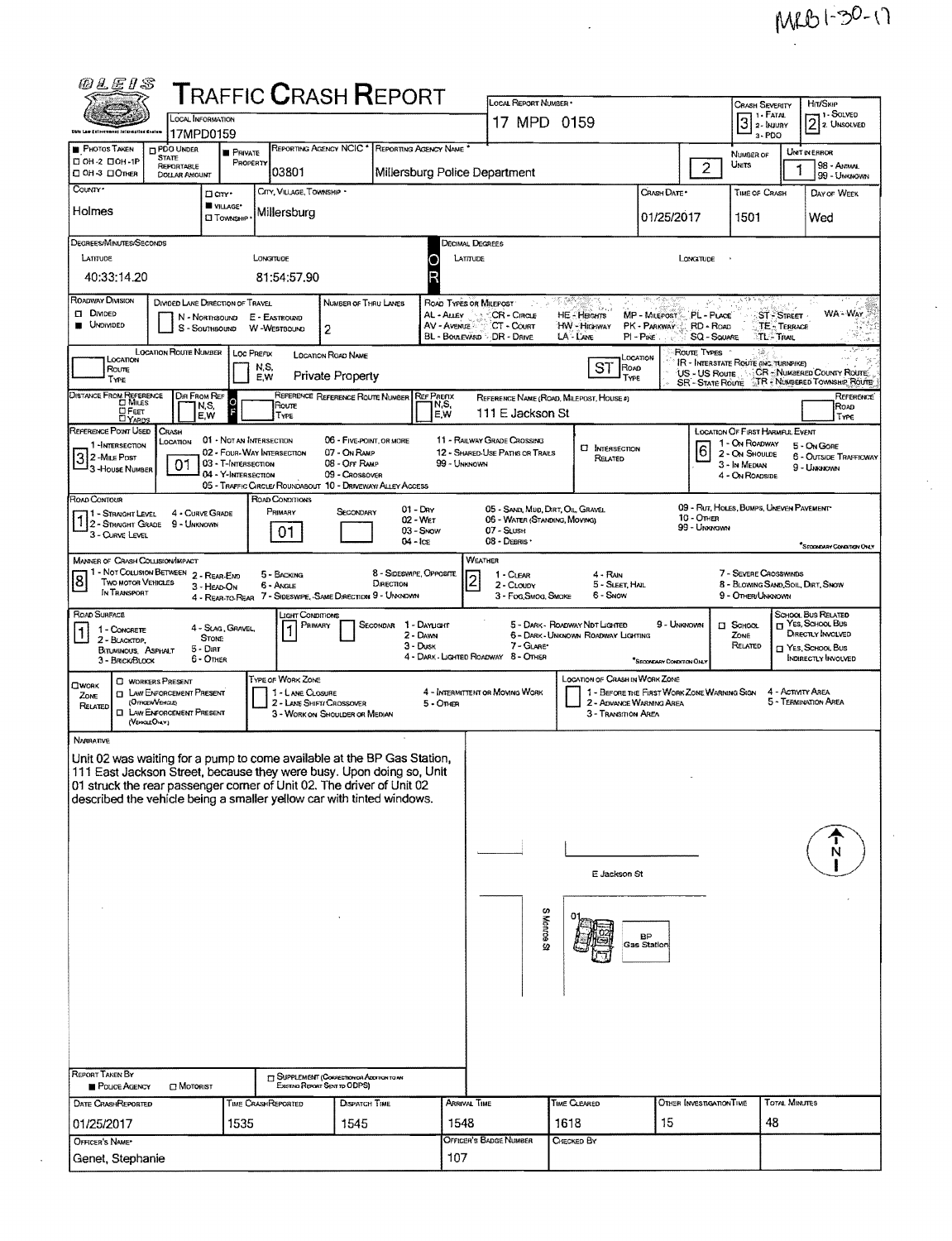| UNIT                                                                                                                                                          |                                                                                                                               |                                                                                                                                                                                                           |
|---------------------------------------------------------------------------------------------------------------------------------------------------------------|-------------------------------------------------------------------------------------------------------------------------------|-----------------------------------------------------------------------------------------------------------------------------------------------------------------------------------------------------------|
|                                                                                                                                                               |                                                                                                                               | <b>LOCAL REPORT NUMBER</b><br>17 MPD 0159                                                                                                                                                                 |
| OWNER NAME: LAST, FIRST, MIDDLE ( C SAME AS DRIVER )<br>Unit Number                                                                                           |                                                                                                                               | OWNER PHONE NUMBER<br><b>DAMAGE AREA</b><br>DAMAGE SCALE                                                                                                                                                  |
| Miller, Eli, M                                                                                                                                                |                                                                                                                               | FRONT<br> 2                                                                                                                                                                                               |
| OWNER ADDRESS: CITY, STATE, ZIP<br><b>CISAME AS DRIVER</b> )                                                                                                  |                                                                                                                               | п<br>1 - None<br>o                                                                                                                                                                                        |
| 9783 Hardy Dr Nw, Dundee, OH, 44624                                                                                                                           |                                                                                                                               | 2 - MINOR                                                                                                                                                                                                 |
| LP STATE LICENSE PLATE NUMBER                                                                                                                                 | VEHICLE IDENTIFICATION NUMBER                                                                                                 | # Occupants<br>α<br>□                                                                                                                                                                                     |
| OH<br><b>FAL4515</b><br><b>VEHICLE YEAR</b><br><b>VEHICLE MAKE</b>                                                                                            | 5NMSG13D99H270477<br><b>VERIOLE MODEL</b>                                                                                     | 1.<br>3 - FUNCTIONAL<br>VEHICLE COLOR                                                                                                                                                                     |
| 2009<br>Hvundai                                                                                                                                               | Sonata                                                                                                                        | 4 - DISABLING<br>BLU                                                                                                                                                                                      |
| <b>INSURANCE COMPANY</b><br>PROOF OF<br><b>INSURANCE</b><br>Pekin<br>SHOWN                                                                                    | POLICY NUMBER<br>Towed By<br>00U496920                                                                                        | о<br>□<br>9 - UNKNOWN                                                                                                                                                                                     |
| Carrier Name, Address, City, State, Zip                                                                                                                       |                                                                                                                               | RGA<br><b>CARRIER PHONE</b>                                                                                                                                                                               |
| US DOT<br>VEHICLE WEIGHT GVWR/GCWR                                                                                                                            | CARGO BODY TYPE                                                                                                               | TRAFFICWAY DESCRIPTION                                                                                                                                                                                    |
| 1 - LESS THAN OR EQUAL TO 10K LBS<br>2 - 10,001 to 26,000x Les                                                                                                | 01 - No CARGO BODY TYPE/NOT APPLICABL 09 - POLE<br>01<br>02 - Busi VAN (9-15 SEATS, INC DRIVER) 10 - CARGO TANK               | 11 - Two Way, Not Divided<br>2 - TWO-WAY, NOT DIVIDED, CONTINUOUS LEFT TURN LANE                                                                                                                          |
| HM PLACARD ID NO.<br>3 - MORE THAN 26,000K LBS.                                                                                                               | 03 - Bus (16+ Seats, Inc Driver)<br>11 - FLAT BED<br>04 - VEHICLE TOWING ANOTHER VEHICLE<br><b>12 - DUMP</b>                  | 3 - TWO-WAY, DIVIDED, UNPROTECTED (PAINTED OR GRASS >4FT.) MEDIA<br>4 - Two-Way, DIVIDED, POSITIVE MEDIANBARRIER                                                                                          |
| HAZARDOUS MATERIAL<br><b>HM CLASS</b><br><b>ELATED</b>                                                                                                        | 05 - Loccing<br>06 - INTERMODAL CONTAINER CHASIS<br>07 - CARGO VAN/ENCLOSED BOX                                               | 13 - CONCRETE MIXER<br>5 - ONE-WAY TRAFFICWAY<br>14 - AUTO TRANSPORTER<br>15 - GARBAGE /REFUSE                                                                                                            |
| NUMBER                                                                                                                                                        | 08 - GRAIN, CHIPS, GRAVEL                                                                                                     | <b>CI HIT / SKIP UNIT</b><br>99 - OTHER/UNKNOWN                                                                                                                                                           |
| TYPE OF USE<br>NON-MOTORIST LOCATION PRICK TO IMPACT<br>01 - INTERSECTION - MARKED CROSSWAL                                                                   | UNIT TYPE<br>06                                                                                                               | PASSENGER VEHICLES (LESS THAN 9 PASSENGERS MED/HEAVY TRUCKS OR COMBO UNITS > 10K LBS BUS/VAWLIMO(9 OR MORE INCLUDING DRIVER)                                                                              |
| 02 - INTERSECTION - NO CROSSWALK<br>03 - INTERSECTION OTHER<br>1 - PERSONAL<br>04 - MIDBLOCK - MARKED CROSSWALK                                               | 01 - Sub-COMPACT<br>02 - COMPACT<br>99 - UNKNOWN 03 - MID SIZE                                                                | 13 - SINGLE UNIT TRUCK OR VAN 2AXLE, 6 TIRES 21 - BUS/VAN (9-15 SEATS, INC DRIVER)<br>22 - Bus (16+ Seats, Inc. Driver)<br>14 - SINGLE UNIT TRUCK: 3+ AXLES                                               |
| 2 - COMMERCIAL<br>05 - TRAVEL LANE - OTHER LOCATION<br>06 - BICYCLE LANE                                                                                      | OR HIT/SKIP<br>04 - FutL Size<br>05 - MINIVAN                                                                                 | NON-MOTORIST<br>15 - SINGLE UNIT TRUCK/TRAILER<br>23 - Annwal With Rider<br>16 - TRUCK/TRACTOR (BOBTAIL)                                                                                                  |
| 3 - GOVERNMENT<br>07 - SHOULDER/ROADSIDE<br>08 - Sidewalk                                                                                                     | 06 - SPORT UTILITY VEHICLE<br>07 - PICKUP                                                                                     | 24 - ANIMAL WITH BUGGY, WAGON, SURREY<br>17 - TRACTOR/SEMI-TRAILER<br>25 - BICYCLE/PEDACYCLIST<br>18 TRACTOR/DOUBLE<br><b>19 - TRACTOR/TRIPLES</b><br>26 - PEDESTRIAN/SKATER                              |
| 09 - MEDIAN/CROSSING ISLAND<br><b>T IN EMERGENCY</b><br>10 - DRIVE WAY ACCESS<br><b>RESPONSE</b><br>11 - SHARED-USE PATH OR TRAIL                             | $08 - V_{AN}$<br>09 - MOTORCYCLE                                                                                              | 20 - OTHER MEDIHEAVY VEHICLE<br>27 - Other Non-Motorist                                                                                                                                                   |
| 12 - NON-TRAFFICWAY AREA<br>99 - OTHER/UNKNOWN                                                                                                                | 10 - Motorized Bicycle<br>11 - SNOVMOBILE/ATV<br>12 - OTHER PASSENGER VEHICLE                                                 | Has HM Placard                                                                                                                                                                                            |
| 09 - AMBULANCE<br>SPECIAL FUNCTION 01 - NONE<br>02 - Taxi<br>$10 - F$ <sub>RE</sub>                                                                           | 17 - FARM VEHICLE<br>MOST DAMAGED AREA<br>18 - FARM EOUPMENT<br>$01 - None$                                                   | Action<br>08 - LEFT SIDE<br>99 - Uniknown                                                                                                                                                                 |
| 01<br>03 - RENTAL TRUCK (OVER 10KLBS)<br>04 - Bus - SCHOOL (PUBLIC OR PRIVATE) 12 - MILITARY                                                                  | 05<br>19 - MOTORHOME<br>11 - HIGHWAY/MAINTENANCE<br>20 - Gour Cart                                                            | 1 - Non-Contact<br>4 2 - Non-Coursion<br>02 - CENTER FRONT<br>09 - LEFT FRONT<br>03 - Right Front<br>10 - Top and Windows<br>3 - STRIKING                                                                 |
| 05 - Bus - Transit<br>13 - Pouce<br>06 - Bus - Charter<br>14 - Pusuc UTLITY                                                                                   | $21 -$ TRAIN<br>IMPACT ARE 04 - RIGHT SIDE<br>22 - OTHER (EXPLAIN IN NARRATIVE)                                               | 11 - UNDERCARRIAGE<br>4 - STRUCK<br>05 - Right Rear<br>12 - LOAD/TRAILER<br>5 - STRIKING/STRUCK                                                                                                           |
| 07 - Bus - SHUTTLE<br>15 - OTHER GOVERNMENT<br>08 - Bus - OTHER<br>16 - CONSTRUCTION EQIP.                                                                    | 05                                                                                                                            | 06 - REAR CENTER<br>13 - TOTAL (ALL AREAS)<br>9 - UMXNOWN<br>07 - LEFT REAR<br>14 - Отнев                                                                                                                 |
| PRE-CRASH ACTIONS<br>MOTORIST                                                                                                                                 |                                                                                                                               | NON-MOTORIST                                                                                                                                                                                              |
| 11<br>01 - STRAIGHT AHEAD<br>07 - MAKING U-TURN<br>02 - BACKING                                                                                               | 13 - NEGOTIATING A CURVE<br>08 - ENTERING TRAFFIC LANE<br>14 - OTHER MOTORIST ACTIO                                           | 15 - ENTERING OR CROSSING SPECIFIED LOCATIO<br>21 - OTHER NON-MOTORIST ACTION<br>16 - WALKING RUNNING, JOGGING, PLAYING, CYCLING                                                                          |
| 03 - CHANGING LANES<br>99 - UMKNOWN<br>04 - OVERTAKING/PASSING<br>10 - PARKED                                                                                 | 09 - LEAVING TRAFFIC LANE                                                                                                     | 17 - WORKING<br>18 - Pushing Verrete                                                                                                                                                                      |
| 05 - MAKING RIGHT TURN<br>06 - MAKING LEFT TURN<br>12 - DRIVERLESS                                                                                            | 11 - SLOWING OR STOPPED IN TRAFFIC                                                                                            | 19 - APPROACHING OR LEAVING VEHICLE<br>20 - STANDING                                                                                                                                                      |
| CONTRIBUTING CIRCUMSTANCE<br>PRIMARY<br>MOTORIST                                                                                                              | NON-MOTORIST                                                                                                                  | Vehicle Defects<br>01 - TURN SIGNALS                                                                                                                                                                      |
| $01 - None$<br>01<br>02 - FAILURE TO YIELD                                                                                                                    | 22 - None<br>11 - IMPROPER BACKING<br>12 - IMPROPER START FROM PARKED POSITION<br>23 - IMPROPER CROSSING                      | 02 - HEAD LAMPS<br>03 - TAIL LAMPS                                                                                                                                                                        |
| 03 - Ray Rep Light<br>04 - RAN STOP SIGN                                                                                                                      | 24 - DARTING<br>13 - STOPPED OR PARKED ILLEGALLY<br>14 - OPERATING VEHICLE IN NEGLIGENT MANNER                                | 04 - BRAKES<br>25 - LYING AND/OR LLEGALLY IN ROADWAY<br>05 - STEERING                                                                                                                                     |
| 05 - Exceeded Speed Limit<br>SECONDARY<br>06 - UNSAFE SPEED<br>07 - IMPROPER TURN                                                                             | 15 - Swering to Avoid (Due to External Conditions)<br>16 - WRONG SIDE/WRONG WAY<br>17 - FALURE TO CONTROL<br>28 - INATTENTIVE | 26 - FALURE TO YIELD RIGHT OF WAY<br>06 - TIRE BLOWOUT<br>27 - NOT VISIBLE (DARK CLOTHING)<br>07 - WORN OR SLICK TIRES<br>08 - TRAILER EQUIPMENT DEFECTIVE                                                |
| 08 - LEFT OF CENTER<br>09 - FOLLOWED TOO CLOSELY/ACDA                                                                                                         | 18 - VISION OBSTRUCTION<br>19 - OPERATING DEFECTIVE EQUIPMENT                                                                 | 29 - FAILURE TO OBEY TRAFFIC SIGNS<br>09 - MOTOR TROUBLE<br>/SIGNALS/OFFICER<br>10 - DISABLED FROM PRIOR ACCIDENT                                                                                         |
| 99 - UNKNOWN<br>10 - IMPROPER LANE CHANGE<br>PASSING OFF ROAD                                                                                                 | 20 - LOAD SHIFTING/FALLING/SPILLING<br>21 - Other IMPROPER ACTION                                                             | 30 - WRONG SIDE OF THE ROAD<br>11 - Onier Defects<br>31 - OTHER NON-MOTORIST ACTION                                                                                                                       |
| <b>SEQUENCE OF EVENTS</b><br>5<br>2                                                                                                                           | NON COLLISION EVENTS<br>6<br>01 - Overturn/Rollover                                                                           | 06 - EOUIPMENT FAILURE<br>10 - Cross Median                                                                                                                                                               |
| 20<br>FIRST<br>Most)                                                                                                                                          | 02 - FIRE/EXPLOSION<br>03 - IMMERSION                                                                                         | (BLOWN TIME, BRAKE FAILURE, ETC)<br>11 - CROSS CENTER LINE<br>07 - SEPARATION OF UNITS<br>OPPOSITE DIRECTION OF TRAVEL                                                                                    |
| Most<br>HARMFUL <sup>1</sup><br>99 - UNNOWN<br>EVENT<br>Event                                                                                                 | 04 - Jackknee<br>05 - CARGO/EOUIPMENT LOSS OR SHIFT 09 - RAN OFF ROAD LEFT                                                    | 08 - RAN OFF ROAD RIGHT<br><b>12 - DOWNHILL RUNAWAY</b><br>13 - OTHER NON-COLLISION                                                                                                                       |
| COLLISION WITH PERSON, VEHICLE OR OBJECT NOT FIXED                                                                                                            | COLUSION WITH FIXED OBJECT<br>25 - IMPACT ATTENUATOR/CRASH CUSHION33 - MEDIAN CABLE BARRIER                                   | 41 - OTHER POST, POLE<br>$48 - TREF$                                                                                                                                                                      |
| 14 - PEDESTRIAN<br>21 - PARKED MOTOR VEHICLE<br>15 - PEDALCYCLE<br>22 - WORK ZONE MAINTENANCE EQUIPMENT                                                       | 26 - BRIDGE OVERHEAD STRUCTURE<br>27 - Bridge Pier or Asutment                                                                | 49 - FIRE HYDRANT<br>34 - MEDIAN GUARDRAIL BARRIER<br>OR SUPPORT<br>35 - MEDIAN CONCRETE BARRIER<br>42 - CULVERT<br>50 - WORK ZONE MAINTENANCE                                                            |
| 16 - RAILWAY VEHICLE (TRAIN, ENGINE)<br>23 - STRUCK BY FALLING, SHIFTING CARGO<br>17 - Antimal - Farm<br>OR ANYTHING SET IN MOTION BY A<br>18 - Animal - Deer | 28 - BRIDGE PARAPET<br>29 - BRIDGE RAIL<br>30 - GUARDRAIL FACE                                                                | 36 - MEDIAN OTHER BARRIER<br><b>43 - CURB</b><br>EQUIPMENT<br>37 - TRAFFIC SIGN POST<br>44 - Олон<br>51 - WALL BUILDING, TUNNEL<br>38 - OverHEAD SIGN POST<br>45 - Exennivment<br>52 - OTHER FIXED OBJECT |
| <b>MOTOR VEHICLE</b><br>19 - ANMAL -OTHER<br>24 - OTHER MOVABLE OBJECT<br>20 - MOTOR VEHICLE IN TRANSPORT                                                     | 31 - GUARDRAILEND<br>32 - PORTABLE BARRIER                                                                                    | 39 - LightiLuminaries Support<br>46 - FENCE<br>40 - UTILITY POLE<br>47 - MAILBOX                                                                                                                          |
| <b>TRAFFIC CONTROL</b><br>UNIT SPEED<br>POSTED SPEED                                                                                                          |                                                                                                                               | UNIT DIRECTION<br>5 - NORTHEAST<br>9 - UNKNOWN<br>1 - North                                                                                                                                               |
| 01 - No CONTROLS<br>25<br>01<br>10<br>02 - S TOP SIGN                                                                                                         | 07 - RAILROAD CROSSBUCKS<br>13 - Crosswalk Lines<br>14 WALK/DON'T WALK<br>08 - RAILROAD FLASHERS                              | FROM<br>То<br>2 - South<br>6 - Northwest<br>$\overline{c}$<br>7 - SOUTHEAST<br>$3 - E$ AST                                                                                                                |
| 03 - YIELD SIGN<br>04 - Traffic Signal<br><b>STATED</b><br>05 - TRAFFIC FLASHERS                                                                              | 15 - Отиев<br>09 - RALROAD GATES<br>10 - COSTRUCTION BARRICADE<br>16 - Not Reported<br>11 - PERSON (FLAGGER, OFFICER          | 4 - WEST<br>8 - SOUTHWEST                                                                                                                                                                                 |
| $\square$ Estimated<br>06 - SCHOOL ZONE                                                                                                                       | 12 - PAVEMENT MARKINGS                                                                                                        |                                                                                                                                                                                                           |

 $\ddot{\phantom{a}}$ 

 $\mathcal{L}_{\mathcal{A}}$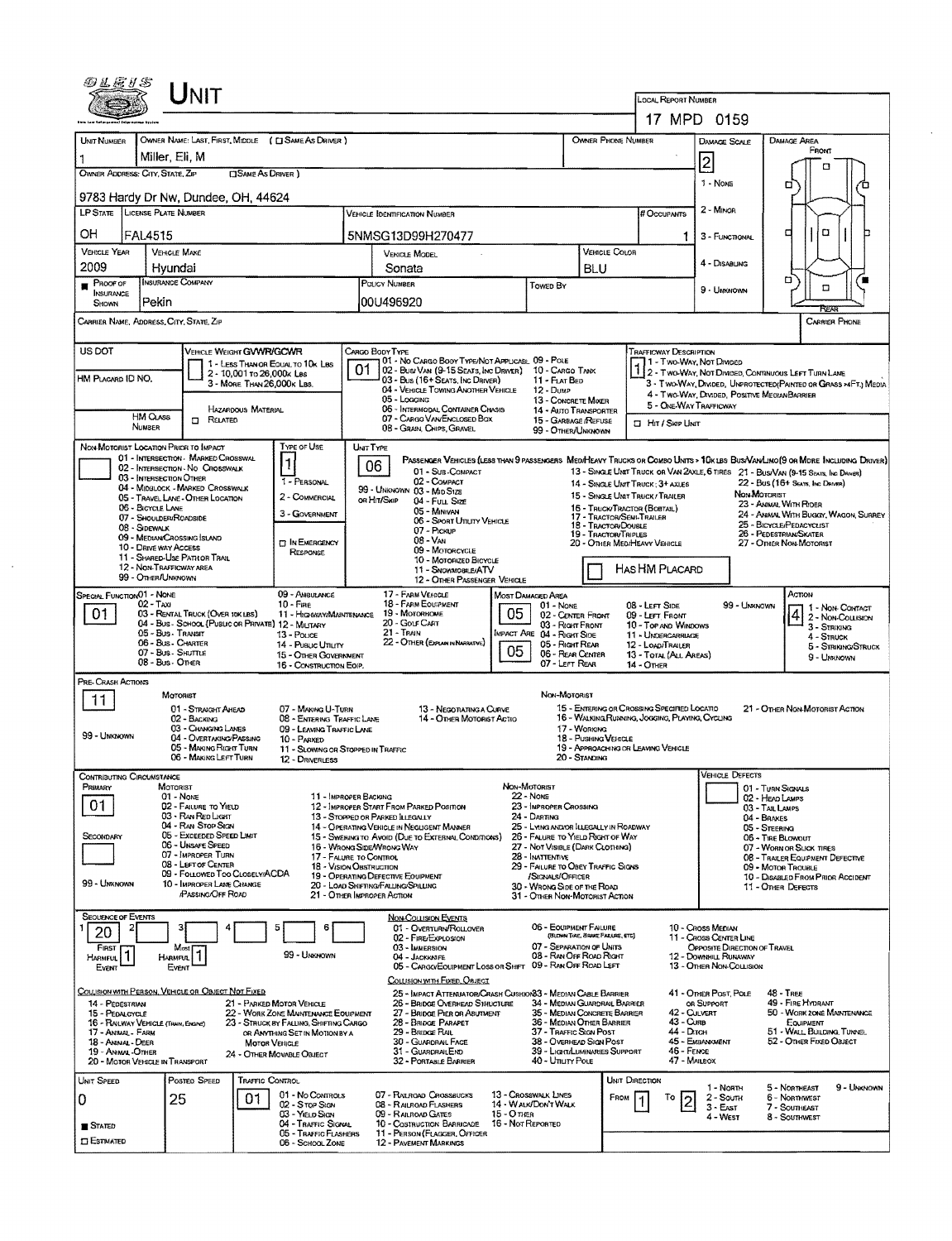| JNIT                                                                                                                                                                       |                                                                                                                                                                                                                                                                                                                                                                                          |                                                                                                                                                                                                                                                                                                                                                            |                                                                                                                                           |  |  |  |  |  |
|----------------------------------------------------------------------------------------------------------------------------------------------------------------------------|------------------------------------------------------------------------------------------------------------------------------------------------------------------------------------------------------------------------------------------------------------------------------------------------------------------------------------------------------------------------------------------|------------------------------------------------------------------------------------------------------------------------------------------------------------------------------------------------------------------------------------------------------------------------------------------------------------------------------------------------------------|-------------------------------------------------------------------------------------------------------------------------------------------|--|--|--|--|--|
|                                                                                                                                                                            |                                                                                                                                                                                                                                                                                                                                                                                          |                                                                                                                                                                                                                                                                                                                                                            | <b>LOCAL REPORT NUMBER</b><br>17 MPD 0159                                                                                                 |  |  |  |  |  |
| OWNER NAME: LAST, FIRST, MIDDLE ( C SAME AS DRIVER )<br><b>UNIT NUMBER</b>                                                                                                 |                                                                                                                                                                                                                                                                                                                                                                                          | OWNER PHONE NUMBER                                                                                                                                                                                                                                                                                                                                         | <b>DAMAGE AREA</b><br>DAMAGE SCALE                                                                                                        |  |  |  |  |  |
|                                                                                                                                                                            |                                                                                                                                                                                                                                                                                                                                                                                          |                                                                                                                                                                                                                                                                                                                                                            | FRONT<br>Ω                                                                                                                                |  |  |  |  |  |
| OWNER ADDRESS: CITY, STATE, ZIP<br><b>CISAME AS DRIVER</b> )                                                                                                               |                                                                                                                                                                                                                                                                                                                                                                                          |                                                                                                                                                                                                                                                                                                                                                            | $1 - None$<br>o                                                                                                                           |  |  |  |  |  |
| OН<br><b>LP STATE</b><br>LICENSE PLATE NUMBER                                                                                                                              | Vehicle Identification Number                                                                                                                                                                                                                                                                                                                                                            | # Occupants                                                                                                                                                                                                                                                                                                                                                | 2 - Mnoa                                                                                                                                  |  |  |  |  |  |
|                                                                                                                                                                            |                                                                                                                                                                                                                                                                                                                                                                                          |                                                                                                                                                                                                                                                                                                                                                            | $\Box$<br>₫<br>3 - FUNCTIONAL<br>1                                                                                                        |  |  |  |  |  |
| <b>VEHICLE YEAR</b><br><b>VEHICLE MAKE</b><br>0                                                                                                                            | VEHICLE MODEL                                                                                                                                                                                                                                                                                                                                                                            | VEHICLE COLOR                                                                                                                                                                                                                                                                                                                                              | 4 - DISABLING                                                                                                                             |  |  |  |  |  |
| INSURANCE COMPANY<br>PROOF OF<br>$\Box$                                                                                                                                    | <b>POLICY NUMBER</b>                                                                                                                                                                                                                                                                                                                                                                     | Toweo By                                                                                                                                                                                                                                                                                                                                                   | σ<br>ם<br>$\Box$<br>9 - UNKNOWN                                                                                                           |  |  |  |  |  |
| INSURANCE<br>SHOWN                                                                                                                                                         |                                                                                                                                                                                                                                                                                                                                                                                          |                                                                                                                                                                                                                                                                                                                                                            | REAR                                                                                                                                      |  |  |  |  |  |
| Carrier Name, Address, City, State, Zip                                                                                                                                    |                                                                                                                                                                                                                                                                                                                                                                                          |                                                                                                                                                                                                                                                                                                                                                            | <b>CARRIER PHONE</b>                                                                                                                      |  |  |  |  |  |
| US DOT<br>VEHICLE WEIGHT GVWR/GCWR<br>1 - LESS THAN OR EQUAL TO 10K LBS                                                                                                    | CARGO BODY TYPE<br>01 - No CARGO BODY TYPE/NOT APPLICABL 09 - POLE                                                                                                                                                                                                                                                                                                                       |                                                                                                                                                                                                                                                                                                                                                            | <b>TRAFFICWAY DESCRIPTION</b><br>1 - Two-Way, Not Divided                                                                                 |  |  |  |  |  |
| 2 - 10,001 to 26,000s Las<br>HM Placard ID NO.<br>3 - MORE THAN 26,000K LBS.                                                                                               | 02 - Bus/ Van (9-15 Seats, Inc Driver)<br>03 - Bus (16+ SEATS, INC DRIVER)<br>04 - VEHICLE TOWING ANOTHER VEHICLE                                                                                                                                                                                                                                                                        | 10 - CARGO TANK<br>11 - FLAT BED<br>$12 - D$ uur                                                                                                                                                                                                                                                                                                           | 2 - TWO-WAY, NOT DIVIDED, CONTINUOUS LEFT TURN LANE<br>3 - Two-WAY, DIMDED, UNPROTECTED (PAINTED OR GRASS > <ft.) media<="" td=""></ft.)> |  |  |  |  |  |
| HAZARDOUS MATERIAL                                                                                                                                                         | 05 - Logging<br>06 - INTERMODAL CONTAINER CHASIS                                                                                                                                                                                                                                                                                                                                         | 13 - CONCRETE MIXER<br><b>14 - AUTO TRANSPORTER</b>                                                                                                                                                                                                                                                                                                        | 4 - Two-Way, Divided, Positive Median Barrier<br>5 - ONE-WAY TRAFFICWAY                                                                   |  |  |  |  |  |
| HM CLASS<br>$\Box$ Related<br>NUMBER                                                                                                                                       | 07 - CARGO VAN/ENGLOSED BOX<br>08 - GRAIN, CHIPS, GRAVEL                                                                                                                                                                                                                                                                                                                                 | 15 - GARBAGE /REFUSE<br>99 - OTHER/UNKNOWN                                                                                                                                                                                                                                                                                                                 | <b>E</b> Hit / Skip Unit                                                                                                                  |  |  |  |  |  |
| <b>TYPE OF USE</b><br>NON-MOTORIST LOCATION PRIOR TO IMPACT<br>01 - INTERSECTION - MARKED CROSSWAL                                                                         | UNIT TYPE<br>02                                                                                                                                                                                                                                                                                                                                                                          |                                                                                                                                                                                                                                                                                                                                                            | PASSENGER VEHICLES (LESS THAN 9 PASSENGERS MEDIMEANY TRUCKS OR COMBO UNITS > 10X LBS BUS/VAN/LIMO(9 OR MORE INCLUDING DRIVER)             |  |  |  |  |  |
| 02 - INTERSECTION - NO CROSSWALK<br>03 - INTERSECTION OTHER<br>1 - PERSONAL                                                                                                | 13 - SINGLE UNIT TRUCK OR VAN ZAXLE, 6 TIRES 21 - BUS/VAN (9-15 SEATS, INC DRIVER)<br>22 - Bus (16+ Seats, Inc Driver)<br>14 - SINGLE UNIT TRUCK: 3+ AXLES                                                                                                                                                                                                                               |                                                                                                                                                                                                                                                                                                                                                            |                                                                                                                                           |  |  |  |  |  |
| 04 - MIDBLOCK - MARKED CROSSWALK<br>2 - COMMERCIAL<br>05 - TRAVEL LANE - OTHER LOCATION<br>06 - BICYCLE LANE<br>3 - GOVERNMENT                                             | 99 - UNKNOWN 03 - MID SIZE<br>OR HIT/SKIP<br>04 - Full Size                                                                                                                                                                                                                                                                                                                              | 15 - SINGLE UNIT TRUCK / TRAILER<br>16 - TRUCK/TRACTOR (BOSTAIL)                                                                                                                                                                                                                                                                                           | NON MOTORIST<br>23 - ANIMAL WITH RIDER<br>24 - ANIMAL WITH BUGGY, WAGON, SURREY                                                           |  |  |  |  |  |
| 07 - SHOULDER/ROADSIDE<br>08 - Sidewalk                                                                                                                                    | 06 - SPORT UTILITY VEHICLE<br>07 - Prckup                                                                                                                                                                                                                                                                                                                                                | 05 - MINIVAN<br><b>17 - TRACTOR/SEMI-TRAILER</b><br>25 - BICYCLE/PEDACYCLIST<br>18 - TRACTOR/DOUBLE<br>19 - TRACTOR/TRIPLES<br>26 - PEDESTRIAN/SKATER<br>$08 - VAN$<br>20 - OTHER MEDIHEAVY VEHICLE<br>27 - OTHER NON-MOTORIST<br>09 - MOTORCYCLE<br>10 - MOTORIZED BICYCLE<br><b>HASHM PLACARD</b><br>11 - SNOWMOBILE/ATV<br>12 - OTHER PASSENGER VEHICLE |                                                                                                                                           |  |  |  |  |  |
| 09 - MEDIAN/CROSSING ISLAND<br><b>DIN EMERGENCY</b><br>10 - DRIVE WAY ACCESS<br><b>RESPONSE</b><br>11 - SHARED-USE PATH OR TRAIL                                           |                                                                                                                                                                                                                                                                                                                                                                                          |                                                                                                                                                                                                                                                                                                                                                            |                                                                                                                                           |  |  |  |  |  |
| <b>12 - NON-TRAFFICWAY AREA</b><br>99 - OTHER/UNKNOWN                                                                                                                      |                                                                                                                                                                                                                                                                                                                                                                                          |                                                                                                                                                                                                                                                                                                                                                            |                                                                                                                                           |  |  |  |  |  |
| 09 - AMBULANCE<br>SPECIAL FUNCTION <sup>01</sup> - NONE<br>$02 - TAA$<br>$10 -$ Fine                                                                                       | 17 - FARM VEHICLE<br><b>18 - FARM EQUIPMENT</b>                                                                                                                                                                                                                                                                                                                                          | MOST DAMAGED AREA<br>08 - LEFT SIDE<br>$01 - None$                                                                                                                                                                                                                                                                                                         | Аспом<br>99 - UNKNOWN<br>1 - Non-Contact                                                                                                  |  |  |  |  |  |
|                                                                                                                                                                            | 03 - RENTAL TRUCK (OVER 10X LBS)<br>19 - Моторноме<br>11 - HIGHWAY/MAINTENANCE<br>02 - CENTER FRONT<br>09 - LEFT FRONT<br>2 - Non-Collision<br>20 - GOUF CART<br>04 - Bus - SCHOOL (PUBLIC OR PRIVATE) 12 - MILITARY<br>03 - Right Front<br>10 - Top and Windows<br>3 - Striking<br>$21 -$ Train<br>05 - Bus - Transit<br>IMPACT ARE 04 - RIGHT SIDE<br>13 - Pouce<br>11 - UNDERCARRIAGE |                                                                                                                                                                                                                                                                                                                                                            |                                                                                                                                           |  |  |  |  |  |
| 06 - Bus - Charter<br>14 - Pusuc UTIUTY<br>07 - Bus - SHUTTLE                                                                                                              | 22 - OTHER (EXPLAIN IN NARRATIVE)<br>15 - OTHER GOVERNMENT                                                                                                                                                                                                                                                                                                                               | 05 - Right Rear<br>12 - LOAD/TRAILER<br>06 - REAR CENTER                                                                                                                                                                                                                                                                                                   | 4 - STRUCK<br>5 - STRIKING/STRUCK<br>13 - TOTAL (ALL AREAS)<br>9 - UNKNOWN                                                                |  |  |  |  |  |
| 08 - Bus - OTHER<br>Pre-Crash Actions                                                                                                                                      | 16 - CONSTRUCTION EOIP.                                                                                                                                                                                                                                                                                                                                                                  | 07 - LEFT REAR<br>14 - OTHER                                                                                                                                                                                                                                                                                                                               |                                                                                                                                           |  |  |  |  |  |
| MOTORIST<br>01<br>01 - STRAIGHT AHEAD                                                                                                                                      | 07 - MAKING U-TURN<br>13 - NEGOTIATING A CURVE                                                                                                                                                                                                                                                                                                                                           | NON-MOTORIST<br>15 - ENTERING OR CROSSING SPECIFIED LOCATIO                                                                                                                                                                                                                                                                                                | 21 - OTHER NON-MOTORIST ACTION                                                                                                            |  |  |  |  |  |
| 02 - BACKING<br>03 - CHANGING LANES<br>99 - UNKNOWN                                                                                                                        | 08 - ENTERING TRAFFIC LANE<br>14 - OTHER MOTORIST ACTIO<br>09 - LEAVING TRAFFIC LANE                                                                                                                                                                                                                                                                                                     | 16 - WALKING, RUNNING, JOGGING, PLAYING, CYCLING<br>17 - WORKING                                                                                                                                                                                                                                                                                           |                                                                                                                                           |  |  |  |  |  |
| 04 - Overtaking/Passing<br>10 - PARKED<br>05 - MAKING RIGHT TURN<br>06 - MAKING LEFT TURN<br>12 - DRIVERLESS                                                               | 11 - SLOWING OR STOPPED IN TRAFFIC                                                                                                                                                                                                                                                                                                                                                       | 18 - Pushing Vehicle<br>19 - APPROACHING OR LEAVING VEHICLE<br>20 - Standing                                                                                                                                                                                                                                                                               |                                                                                                                                           |  |  |  |  |  |
| <b>CONTRIBUTING CIRCUMSTANCE</b>                                                                                                                                           |                                                                                                                                                                                                                                                                                                                                                                                          | NON-MOTORIST                                                                                                                                                                                                                                                                                                                                               | Vehicle Defects                                                                                                                           |  |  |  |  |  |
| PRIMARY<br>MOTORIST<br>01 None<br>12<br>02 - FALURE TO YIELD                                                                                                               | 11 - IMPROPER BACKING<br>12 - IMPROPER START FROM PARKED POSITION                                                                                                                                                                                                                                                                                                                        | 22 - Nove<br>23 - IMPROPER CROSSING                                                                                                                                                                                                                                                                                                                        | 01 - TURN SIGNALS<br>02 - HEAD LAMPS<br>03 - TAIL LAMPS                                                                                   |  |  |  |  |  |
| 03 - RAN RED LIGHT<br>04 - RAN STOP SIGN<br>05 - Exceeded Speed Limit                                                                                                      | 13 - STOPPED OR PARKED LLEGALLY<br>14 - OPERATING VEHICLE IN NEGLIGENT MANNER                                                                                                                                                                                                                                                                                                            | 24 - DARTING<br>25 - LYING AND/OR ILLEGALLY IN ROADWAY                                                                                                                                                                                                                                                                                                     | 04 - BRAKES<br>05 - STEERING                                                                                                              |  |  |  |  |  |
| SECONDARY<br>06 - UNSAFE SPEED<br>07 - IMPROPER TURN                                                                                                                       | 15 - SWERING TO AVOID (DUE TO EXTERNAL CONDITIONS)<br>16 - WRONG SIDE/WRONG WAY<br>17 - FALURE TO CONTROL                                                                                                                                                                                                                                                                                | 26 - FALURE TO YIELD RIGHT OF WAY<br>27 - Not Visible (Dark Clothing)<br>28 - Inattentive                                                                                                                                                                                                                                                                  | 06 - TIRE BLOWOUT<br>07 - WORN OR SUCK TIRES<br>08 - TRAILER EQUIPMENT DEFECTIVE                                                          |  |  |  |  |  |
| 08 - LEFT OF CENTER<br><b>18 - VISION OBSTRUCTION</b><br>09 - Foulowed Too CLOSELY/ACDA<br>19 - OPERATING DEFECTIVE EQUIPMENT<br>99 - UNKNOWN<br>10 - IMPROPER LANE CHANGE | 29 - FAILURE TO OBEY TRAFFIC SIGNS<br><b>SIGNALS/OFFICER</b>                                                                                                                                                                                                                                                                                                                             | 09 - MOTOR TROUBLE<br>10 - DISABLED FROM PRIOR ACCIDENT                                                                                                                                                                                                                                                                                                    |                                                                                                                                           |  |  |  |  |  |
| <b>PASSING OFF ROAD</b>                                                                                                                                                    | 20 - LOAD SHIFTING/FALLING/SPILLING<br>21 - Other Improper Action                                                                                                                                                                                                                                                                                                                        | 30 - Wrong Side of the Road<br>31 - OTHER NON-MOTORIST ACTION                                                                                                                                                                                                                                                                                              | 11 - OTHER DEFECTS                                                                                                                        |  |  |  |  |  |
| <b>SEQUENCE OF EVENTS</b><br>з<br>20                                                                                                                                       | NON-COLLISION EVENTS<br>01 - Overturn/Rollover<br>€                                                                                                                                                                                                                                                                                                                                      | 06 - EQUIPMENT FAILURE                                                                                                                                                                                                                                                                                                                                     | 10 - Cross Median                                                                                                                         |  |  |  |  |  |
| FIRST<br>Most<br>99 - UNKNOWN<br>11.<br><b>HARMFUL</b><br><b>HARMFUL</b>                                                                                                   | 02 - FIRE/EXPLOSION<br>03 - IMMERSION<br>04 - JACKKNIFE                                                                                                                                                                                                                                                                                                                                  | (BLOWN THIS BRAKE FAILURE, ETC)<br>07 - SEPARATION OF UNITS<br>08 - RAN OFF ROAD RIGHT                                                                                                                                                                                                                                                                     | 11 - CROSS CENTER LINE<br>OPPOSITE DIRECTION OF TRAVEL<br>12 - DOWMHILL RUNAWAY                                                           |  |  |  |  |  |
| Event<br>EVENT                                                                                                                                                             | 05 - CARGO/EOUIPMENT LOSS OR SHIFT 09 - RAN OFF ROAD LEFT<br>COLLISION WITH FIXED, OBJECT                                                                                                                                                                                                                                                                                                |                                                                                                                                                                                                                                                                                                                                                            | 13 - OTHER NON-COLLISION                                                                                                                  |  |  |  |  |  |
| COLLISION WITH PERSON, VEHICLE OR OBJECT NOT FIXED<br>14 - PEDESTRIAN<br>21 - PARKED MOTOR VEHICLE                                                                         | 25 - IMPACT ATTENUATORICRASH CUSHION33 - MEDIAN CABLE BARRIER<br>26 - BRIDGE OVERHEAD STRUCTURE                                                                                                                                                                                                                                                                                          | 34 - MEDIAN GUARDRAIL BARRIER                                                                                                                                                                                                                                                                                                                              | 41 - OTHER POST, POLE<br>48 - TREE<br>49 - FIRE HYDRANT<br>OR SUPPORT                                                                     |  |  |  |  |  |
| 15 - PEDALCYCLE<br>22 - WORK ZONE MAINTENANCE EQUIPMENT<br>16 - RAILWAY VEHICLE (TRAIN, ENGINE)<br>23 - STRUCK BY FALLING, SHIFTING CARGO                                  | 27 - BRIDGE PIER OR ABUTMENT<br>28 - BRIDGE PARAPET                                                                                                                                                                                                                                                                                                                                      | 35 - MEDIAN CONCRETE BARRIER<br>36 - MEDIAN OTHER BARRIER                                                                                                                                                                                                                                                                                                  | 42 - CULVERT<br>50 - WORK ZONE MAINTENANCE<br>43 - CURB<br>EQUIPMENT<br>51 - WALL, BUILDING, TUNNEL<br>44 - Олсн                          |  |  |  |  |  |
| 17 - ANIMAL - FARM<br>OR ANYTHING SET IN MOTION BY A<br>18 - ANIMAL - DEER<br>MOTOR VEHICLE<br>19 - ANIMAL-OTHER<br>24 - OTHER MOVABLE OBJECT                              | 29 - Bridge Rail<br>30 - GUARDRAIL FACE<br>31 - GUARDRALEND                                                                                                                                                                                                                                                                                                                              | 37 - TRAFFIC SIGN POST<br>38 - Overhead Sign Post<br>39 - LIGHTALUMINARIES SUPPORT                                                                                                                                                                                                                                                                         | 45 - Емванкиент<br>52 - OTHER FIXED OBJECT<br>46 - FENCE                                                                                  |  |  |  |  |  |
| 20 - MOTOR VEHICLE IN TRANSPORT<br>UNIT SPEED<br>POSTED SPEED<br>TRAFFIC CONTROL                                                                                           | 32 - PORTABLE BARRIER                                                                                                                                                                                                                                                                                                                                                                    | 40 - UTILITY POLE<br>UNIT DIRECTION                                                                                                                                                                                                                                                                                                                        | 47 - MAILBOX                                                                                                                              |  |  |  |  |  |
| 01 - No Controls<br>01<br>02 - Stop Sign                                                                                                                                   | 07 - RAILROAD CROSSBUCKS<br>08 - RALROAD FLASHERS                                                                                                                                                                                                                                                                                                                                        | 13 - CROSSWALK LINES<br>FROM<br><b>14 - WALK/DON'T WALK</b>                                                                                                                                                                                                                                                                                                | 5 - NORTHEAST<br>9 - UNKNOWN<br>1 - North<br>6 - NORTHWEST<br>To<br>2 - South                                                             |  |  |  |  |  |
| 03 - YIELD SIGN<br><b>CI STATED</b>                                                                                                                                        | 09 - RAILROAD GATES<br>10 - COSTRUCTION BARRICADE<br>04 - TRAFFIC SIGNAL                                                                                                                                                                                                                                                                                                                 | 15 - О тная<br>16 - Not Reported                                                                                                                                                                                                                                                                                                                           | $3 - EAST$<br>7 - SOUTHEAST<br>4 - West<br>8 - Southwest                                                                                  |  |  |  |  |  |
| <b>CI ESTIMATED</b><br>06 - SCHOOL ZONE                                                                                                                                    | 11 - PERSON (FLAGGER, OFFICER<br>05 - Traffic Flashers<br>12 - PAVEMENT MARKINGS                                                                                                                                                                                                                                                                                                         |                                                                                                                                                                                                                                                                                                                                                            |                                                                                                                                           |  |  |  |  |  |

 $\sim 10^7$ 

 $\mathcal{L}$ 

 $\bar{\mathcal{A}}$